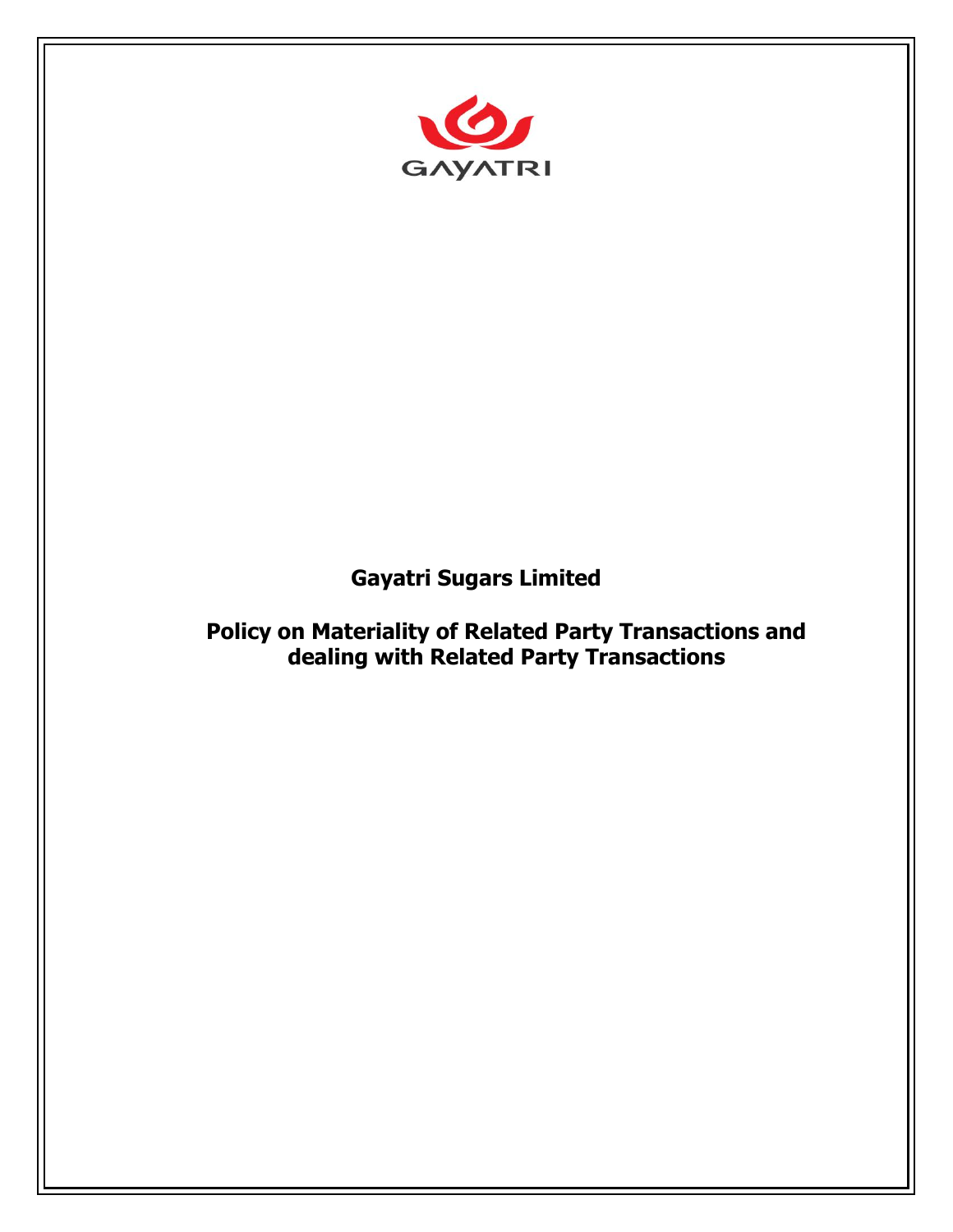

# **POLICY ON MATERIALITY OF RELATED PARTY TRANSACTIONS AND DEALING WITH RELATED PARTY TRANSACTIONS**

# **1. Introduction**

Gayatri Sugars Limited (hereinafter referred to as "GSL" or "The Company") recognizes that Related Party Transactions (as defined below) may have potential or actual conflicts of interest and may raise questions whether such transactions are consistent with the Company and its shareholders' best interests and in compliance to the provisions of the Companies Act, 2013 and SEBI(LODR) Regulations, 2015 as amended.

# **1.1 About the company**

Gayatri Sugars Limited (GSL) was originally incorporated as NCS Gayatri Sugars Private Limited on 15th June, 1995 in the state of Andhra Pradesh with an object to manufacture Sugar and allied products from Beetroot, Sugar Cane, Gur-Molasses. The Company was converted into a public limited Company on with effect from 22nd January, 1997 under the name NCS Gayatri Sugars Limited. Further, the name of the Company was changed to Gayatri Sugars Limited with effect from 17th July, 2003.

# **1.2 Scope and purpose of the policy**

The Board of Directors of the Company has adopted the following policy and procedures with regard to Related Party Transactions. The Audit Committee will review and may amend the policy as and when required subject to approval of the Board.

The objective of this policy is to regulate transactions between the Company and its Related Parties as determined based on the Companies Act, 2013, Listing Agreement and any other laws and regulations as may be applicable to the Company.

# **2. Definitions**

# 2.1 Act:

"Act" means the Companies Act, 2013 including any amendment or modification thereof.

# 2.2 Arm's Length Transaction:

"Arm's Length Transaction" means a transaction between two related parties that is conducted as if they were unrelated.

# 2.3 Associate:

"Associate" means a company as defined under section 2(6) of the Companies Act, 2013 and as defined by applicable accounting standard".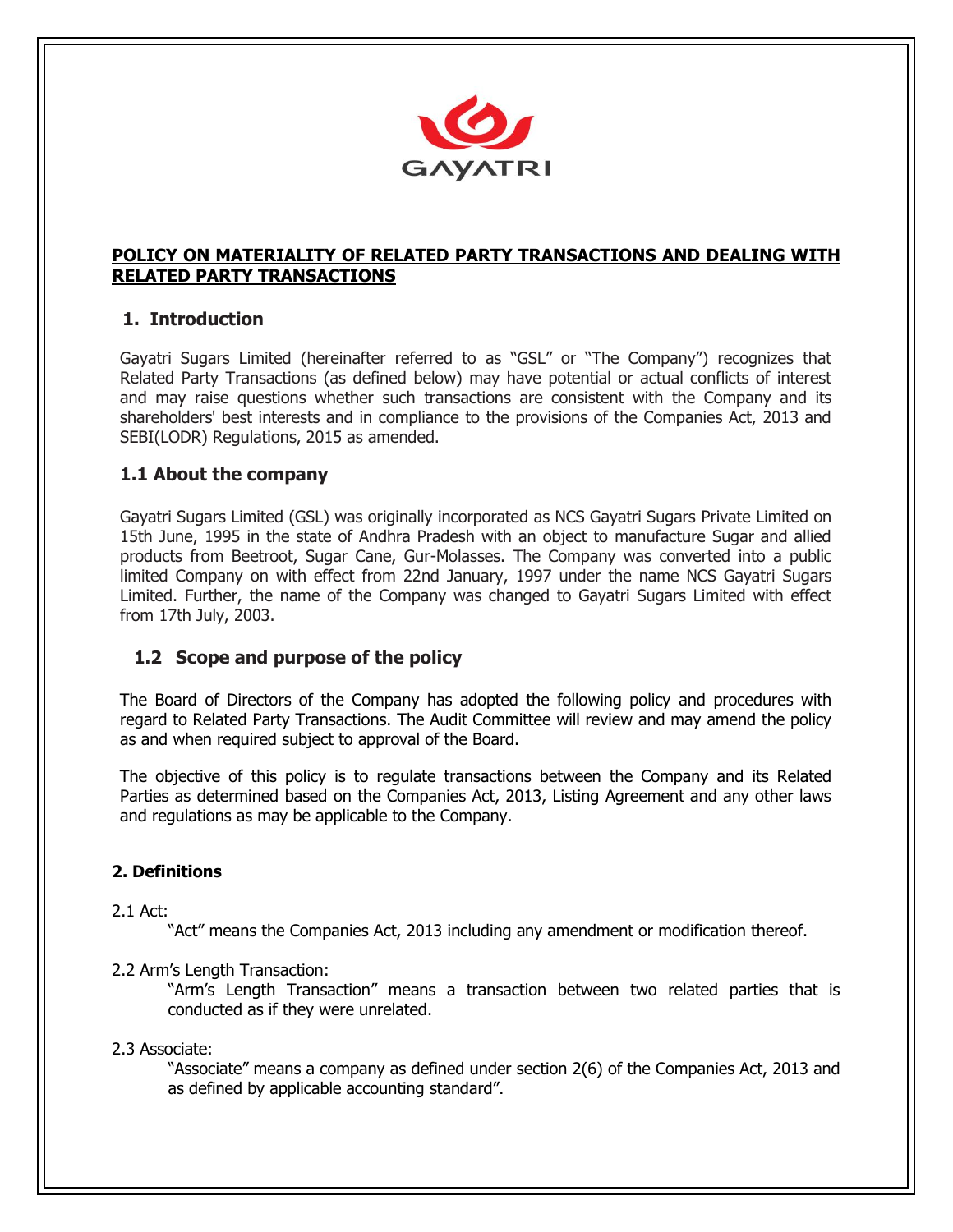

# 2.4 Audit Committee:

"Audit Committee" means the Committee of the Board formed under section 177 of the Act and Regulation 18 of the Listing Regulations.

# 2.5 Body Corporate:

"Body Corporate" means an entity as defined in Section 2(11) of the Companies Act, 2013.

# 2.6 Listing Regulations:

"Listing Regulations" means SEBI (Listing Obligations and Disclosure Requirements) Regulations, 2015 as amended from time to time.

#### 2.7 Company:

"Company" means Gayatri Sugars Limited.

#### 2.8 Director:

"Director" means a person as defined in Section 2(34) of the Companies Act, 2013.

# 2.9 Employees:

"Employees" shall mean the employees and office-bearers of the Company, including but not limited to Whole Time Directors.

#### 2.10 Key Managerial Personnel:

"Key Managerial Personnel" shall mean the officers of the Company as defined in Section 2(51) of the Companies Act, 2013 and rules prescribed thereunder.

#### 2.11 Material Related party Transactions:

"Material Related Party Transactions" shall mean a transaction as defined as material in Regulation 23 of the Listing Regulations or any other law or regulation including any amendment or modification thereof, as may be applicable.

#### 2.12 Ordinary course of business:

"Ordinary course of business" means the usual transactions, customs and practices undertaken by the Company to conduct its business operations and activities and includes all such activities which the Company can undertake as per Memorandum & Articles of Association.

#### 2.13 Relative:

"Relative" with reference to a Director or KMP means persons as defined in Section 2(77) of the Act and rules prescribed thereunder.

#### 2.14 Related party:

"Related Party" means an individual, entity, firm, body corporate or person as defined in Section 2(76) of the Act or under the applicable accounting standards.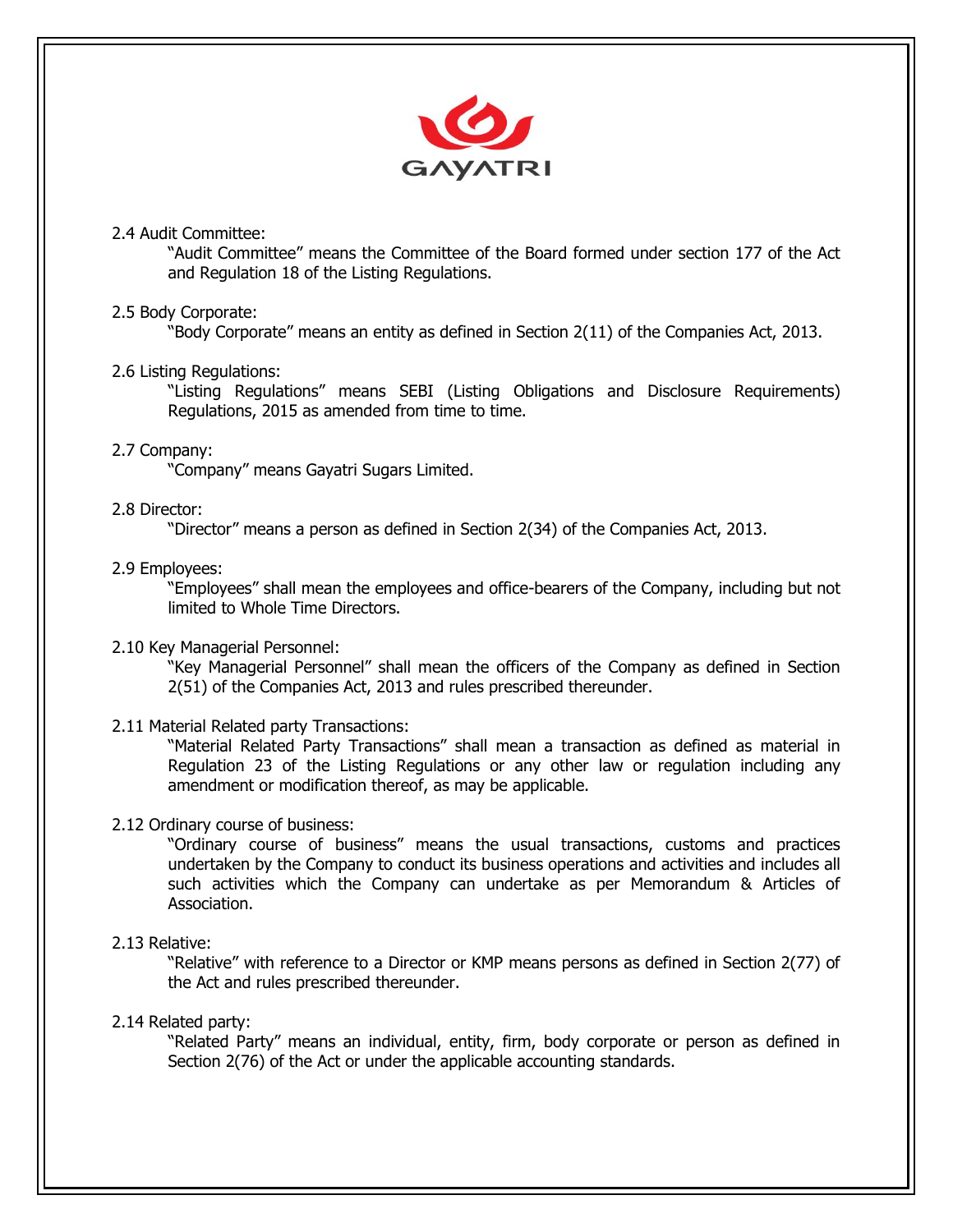

Provided that any person or entity belonging to the promoter or promoter group of the company and holding 20% or more of shareholding in the company shall be deemed to be a related party.

# 2.15 Related party transactions:

"Related Party Transactions" shall mean such transactions as specific under Section 188 of the Act or rules made thereunder and Regulation 23 of the Listing Regulations, including any amendment or modification thereof, as may be applicable.

# 2.16 Subsidiary:

"Subsidiary" means a company as defined in Section 2(87) of the Companies Act, 2013.

2.17 Any other term not defined herein shall have the same meaning as defined in the Companies Act, 2013, the Listing Regulations, Securities Contract Regulation Act or any other applicable law or regulation.

# **3. Related party transactions under the policy**

**3.1** Any transfer of resources, services or obligations between the company and a related party, would get covered as a **'Related Party Transaction',** whether or not, there is an element of consideration or price.

# **3.2 Prohibited Related party transactions**

Any transaction with a Related Party can be undertaken only if it is in compliance with the law.

# **3.3 Approval Process**

The Company will enter into any Related Party Transactions only with the prior approval of the Audit Committee. The Audit Committee may grant omnibus approval for the proposed Related Party Transaction subject to the following conditions:

- a. The Audit Committee shall lay down the criteria for granting omnibus approval in line with the policy on Related Party Transactions of the Company and such approval shall be applicable in respect of transactions which are repetitive in nature;
- b. The Audit Committee satisfy itself the need for such omnibus approval and that such approval is in the interest of the Company;

# c. Such omnibus approval shall specify the following:

- Name(s) of the Related Party;
- Nature of the transaction;
- Period of transaction;
- Maximum amount of transaction that can be entered into;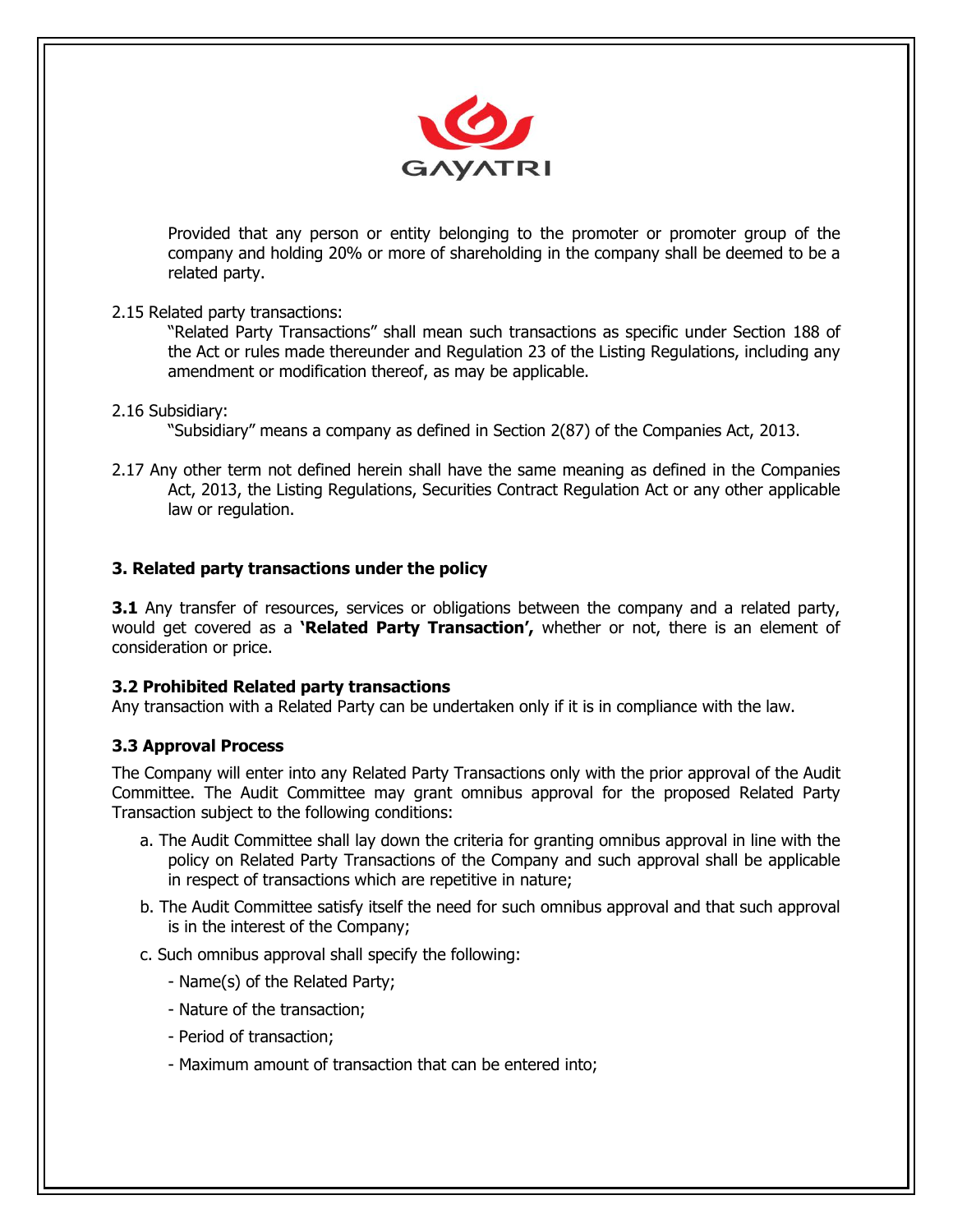

- The indicative base price / current contracted price and the formula for variation in the price, if any, and;
- Such other conditions as the Audit Committee may deem fit.
- d. In such cases where the need for Related Party Transaction cannot be foreseen and details as required above are not available, the Audit Committee may grant omnibus approval for such transactions subject to their value not exceeding Rs. 1.00 crore per transaction;
- e. The Audit committee shall review, at least on a quarterly basis, the details of RPTs entered into by the Company pursuant to each of the omnibus approval given;
- f. Such omnibus approvals shall be valid for a period not exceeding one year and shall require fresh approvals after the expiry of one year.

The Audit Committee will have the discretion to recommend / refer any matter relating to the Related Party Transaction to the Board for the approval.

In the case of Material Related Party Transaction, the approval of the shareholders by way of special resolution is also required irrespective of the fact whether the transaction, contract or arrangement is in the ordinary course of business or at arm length or both and the Related Party shall abstain from voting on such resolutions.

In the event transaction, contract or arrangement with the Related Party is either not in the ordinary course of business or is not at arm's length or both, the Company shall comply with the provisions of the Companies Act, 2013 and the Rules framed thereunder and obtain approval of the Board and its shareholders, as applicable.

The following types of transactions require approval from shareholders:

- Transactions not in the ordinary course of business
- Transactions in the ordinary course of business if not done at an arm's length
- Material Transactions as defined under Regulation 23 of the Listing Regulations.

#### **MATERIALITY THRESHOLDS:**

Regulation 23 (1) of SEBI Regulation 2015 requires a company to provide materiality thresholds for transactions beyond which shareholders approval will be required by way of ordinary resolution.

A transaction with a related party shall be considered material if the transaction(s) to be entered into individually or taken together with previous transactions during a financial year, exceeds **ten percent** of the annual consolidated turnover of the listed entity as per the last audited financial statements of the listed entity.

A transaction involving payments made to a related party with respect to brand usage or royalty shall be considered material if the transaction(s) to be entered into individually or taken together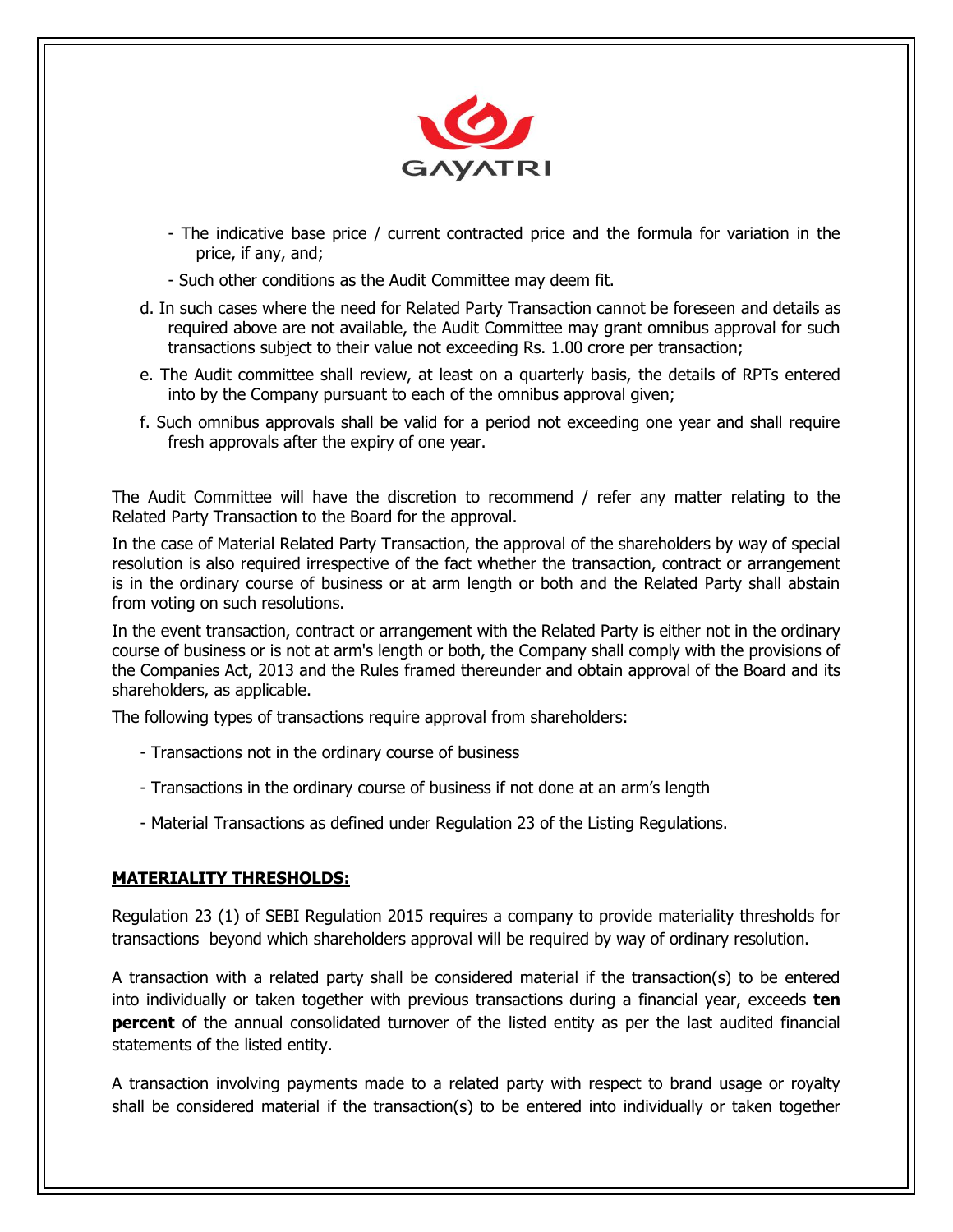

with previous transactions during a financial year, exceed **two percent** of the annual consolidated turnover of the listed entity as per the last audited financial statements of the listed entity

Accordingly, all transactions with related party shall be considered material if the transaction/transactions to be entered into individually or taken together with previous transactions during a financial year, exceed 10% or 2% of the annual consolidated turnover of the Company, based on the last audited financial statements.

Thus all transactions with related parties beyond the materiality threshold limit, as laid down above would be placed before the shareholders for approval, irrespective of the fact whether the transaction, contract or arrangement is in the ordinary course of business or at arm's length.

For this purpose, all entities falling under the definition of related parties shall not vote to approve the relevant transaction irrespective of whether the entity is a party to the particular transaction or not.

In addition to the above, all kinds of transactions as specified under Section 188 of the Act which (a) are not in the ordinary course of business and at arm's length basis; and (b) exceed the threshold limits laid down in Companies (Meetings of Board and its Powers) Rules, 2014, would be placed before the shareholders for their approval.

# **4. Transactions at arm's length**

The Company has laid down a framework to assess whether transactions with related parties are i done at an arm's length and company adopts generally accepted practices and principles in determining whether the transaction is at "arms' length".

# **5. Disclosure by Directors/ KMPs**

# **A. Disclosure of interests**

- All Directors/ KMPs are required to disclose the entities in which they or their relatives are or deemed to be interested, in the prescribed form.
- Each Director and KMP of the Company shall promptly notify the Company Secretary of any material transaction or Relationship that could reasonably be expected to give rise to any conflict of interest.
- The Company shall maintain Register in the prescribed form.
- The company shall disclose the policy on dealing with Related Party Transactions on its website and a web link thereto shall be provided in the Annual Report.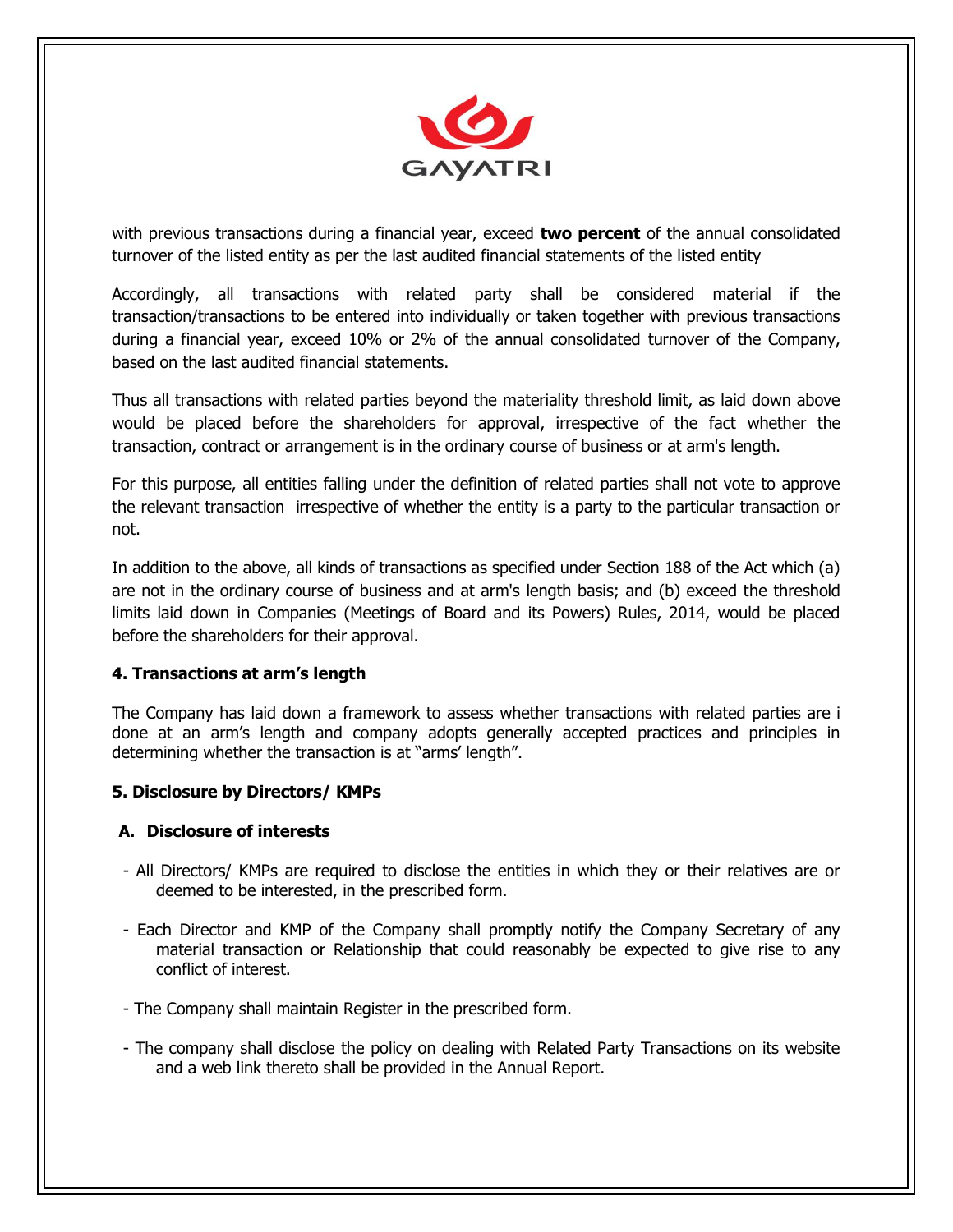

- Details of all material transactions with related parties shall be disclosed, quarterly in the Compliance Report on Corporate Governance., as required under Listing Regulations.

# **B. Disclosure of Related Party Transaction entered with the company**

Each Director and KMPs of the Company is responsible for providing declaration/ notice in the prescribed Form to the Company Secretary about Related Party Transaction involving the Company and him or her or an entity wherein he/ she or his / her relative is interested, including any additional information about the transaction that the Company Secretary may reasonably request. The Company Secretary in consultation with the management and an independent counsel, as appropriate, will determine whether the transaction does, in fact, constitute a Related Party Transaction requiring compliance with this policy.

#### **6. Guiding Principles for approval of a Related Party Transaction by the Board/ Audit Committee thereof**

To review a Related Party Transaction, the Board/ Audit Committee will be provided with all the relevant information pertaining to the Related Party Transaction, including the terms of the transaction, the business purpose of the transaction, the benefits to the Company and any other matter, as may be required. In determining whether approval needs to be accorded to a Related Party Transaction, the Board/ Audit Committee will consider the following factors:

- Whether the terms of the Related Party Transaction are fair to the Company and would apply on the same basis if the transaction did not involve a Related Party;
- Whether there are any compelling business reasons for the Company to enter into the Related Party Transaction and the nature of alternative transactions, if any;
- Whether the Related Party Transaction would impair the independence of an otherwise Independent Director;
- Whether the Related Party Transaction would present an improper conflict of interest for any Director, or KMP of the Company, taking into account the size of the transaction, the overall interest of the Director,, KMP or other Related Party, the direct or indirect nature of the Director, KMP or other Related Party's interest in the transaction and the on going nature of any proposed relationship and any other factors the Board/ Audit Committee deem fit to consider.

In case the Board/ Audit Committee determines not to ratify a Related Party Transaction that has been commenced without approval, the Board/ Audit Committee, as appropriate, may direct additional actions including, but not limited to, immediate discontinuation or rescission of the transaction, or modification of the transaction to make it acceptable for ratification. In connection